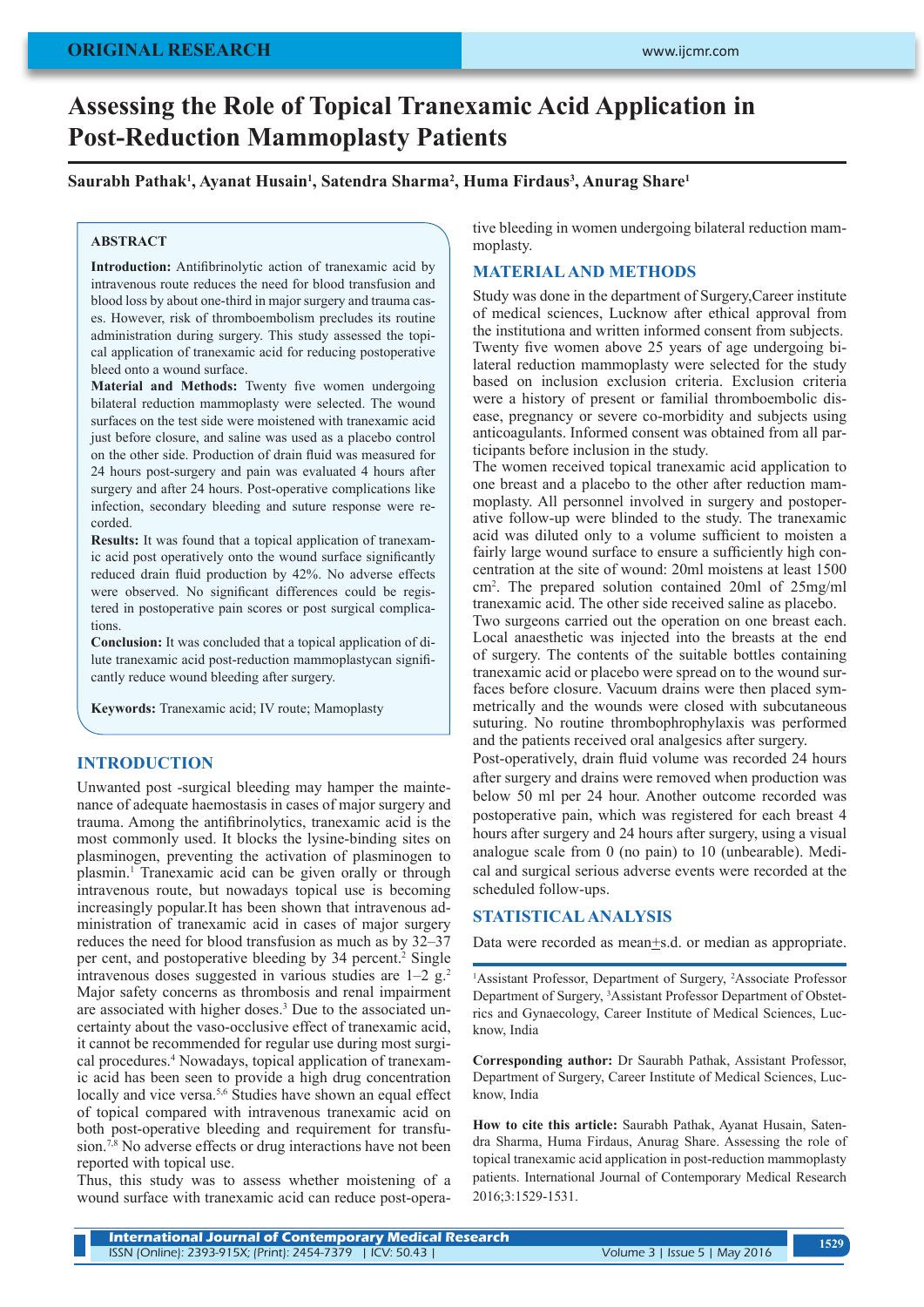Differences in drain fluid volume and pain between breasts were examined using a paired Wilcoxon signed-rank test. Differences in variables between groups were evaluated with Fisher's exact test. P < 0.050 was considered significant. All analyses were done using SPSS® version 22.0.

#### **RESULTS**

Twenty-five women were selected eligible for final study; the mean age was 43 (25–67) years. None of the women used platelet inhibitors or anticoagulants.

| S.                                                         | <b>Tranexemic Acid Group (ml)</b> | Placebo Group (ml) |  |
|------------------------------------------------------------|-----------------------------------|--------------------|--|
| No.                                                        |                                   |                    |  |
| $\mathbf{1}$                                               | 10                                | 25                 |  |
| $\overline{2}$                                             | 8                                 | 17                 |  |
| $\overline{\overline{3}}$                                  | 7                                 | 6                  |  |
| $\overline{4}$                                             | 6                                 | 13                 |  |
| $\overline{5}$                                             | 13                                | 12                 |  |
| $\overline{6}$                                             | 21                                | 35                 |  |
| $\overline{7}$                                             | 10                                | 8                  |  |
| 8                                                          | $\overline{4}$                    | 29                 |  |
| $\overline{9}$                                             | 15                                | 37                 |  |
| $\overline{10}$                                            | 14                                | 17                 |  |
| 11                                                         | 18                                | 22                 |  |
| 12                                                         | 21                                | 26                 |  |
| $\overline{13}$                                            | 21                                | 29                 |  |
| 14                                                         | 17                                | 19                 |  |
| 15                                                         | 13                                | 29                 |  |
| 16                                                         | 23                                | 44                 |  |
| $\overline{17}$                                            | 12                                | 35                 |  |
| 18                                                         | 15                                | 37                 |  |
| 19                                                         | 13                                | 38                 |  |
| 20                                                         | 13                                | 31                 |  |
| 21                                                         | 12                                | 42                 |  |
| $\overline{22}$                                            | 17                                | 15                 |  |
| $\overline{23}$                                            | 16                                | 25                 |  |
| 24                                                         | 13                                | 13                 |  |
| 25                                                         | 8                                 | 17                 |  |
| Table-1: Comparison of production of drain volume after 24 |                                   |                    |  |
| hours among the two groups                                 |                                   |                    |  |

Drain production was found to be 42 per cent lower in breasts that were treated with tranexamic acid as compared to the placebo ( $P=0.026$ ) (Fig 1).

Pain scores were similar in breasts treated with tranexamic acid or placebo on the day of surgery (median 3.5 (0–6) versus 3.0 (0–6); P=0.183) and after 24 h (1.5 (0–6) versus 2.0 (0–6) respectively; P=0.568). No adverse effects were recorded after topical tranexamic acid.

# **DISCUSSION**

The present study clearly showed that a topical application of tranexamic acid after reduction mammoplasty significantly reduced wound drainage. Wounds on the surface can usually be assorted (burns,massive weight loss surgery), and it is often difficult to devise a study with correspondent wounds. Females undergoing bilateral reduction mammoplasty provide almost identical wounds in a usual clinical setting.

The overall reduction recorded in drain fluid production of about 42 per cent after topical administration of tranexamic acid here is in accordance with previously published studies7,8 which regularly reported a reduction in need for transfusion.

This present study opted for a higher concentration of 25mg/ ml, but still it was dilute enough to provide a volume sufficient to moisten large surface areas. Few published studies have a similar mode of application comparable to the moistening used in the present study. A mouthwash containing 4.8mg/ml tranexamic acid was found to be effective after dental extraction<sup>9</sup>, however Hinder and Tschopp<sup>10</sup> found no significant effect of use a gargle containing 1.7mg/ml tranexamic acid solution post-tonsillectomy. Athanasiadis et al<sup>11</sup> reported a significant hemostatic effect after spraying the wound surfaces with tranexamic acid in cases of endoscopic sinus surgery. The optimal concentration, however, remains unknown.

Tranexamic acid is not at all expensive. Its cost-effectiveness has been thoroughly documented in literature pertaining to general as well as orthopaedic surgery.<sup>12</sup> Even in operations where bleeding is less common, topical application of



**Figure-1:** Comparison of production of drain volume after 24 hours among the two groups

| 1530 | <b>International Journal of Contemporary Medical Research</b> |                                              |
|------|---------------------------------------------------------------|----------------------------------------------|
|      | Volume 3   Issue 5   May 2016   ICV: 50.43                    | ISSN (Online): 2393-915X; (Print): 2454-7379 |